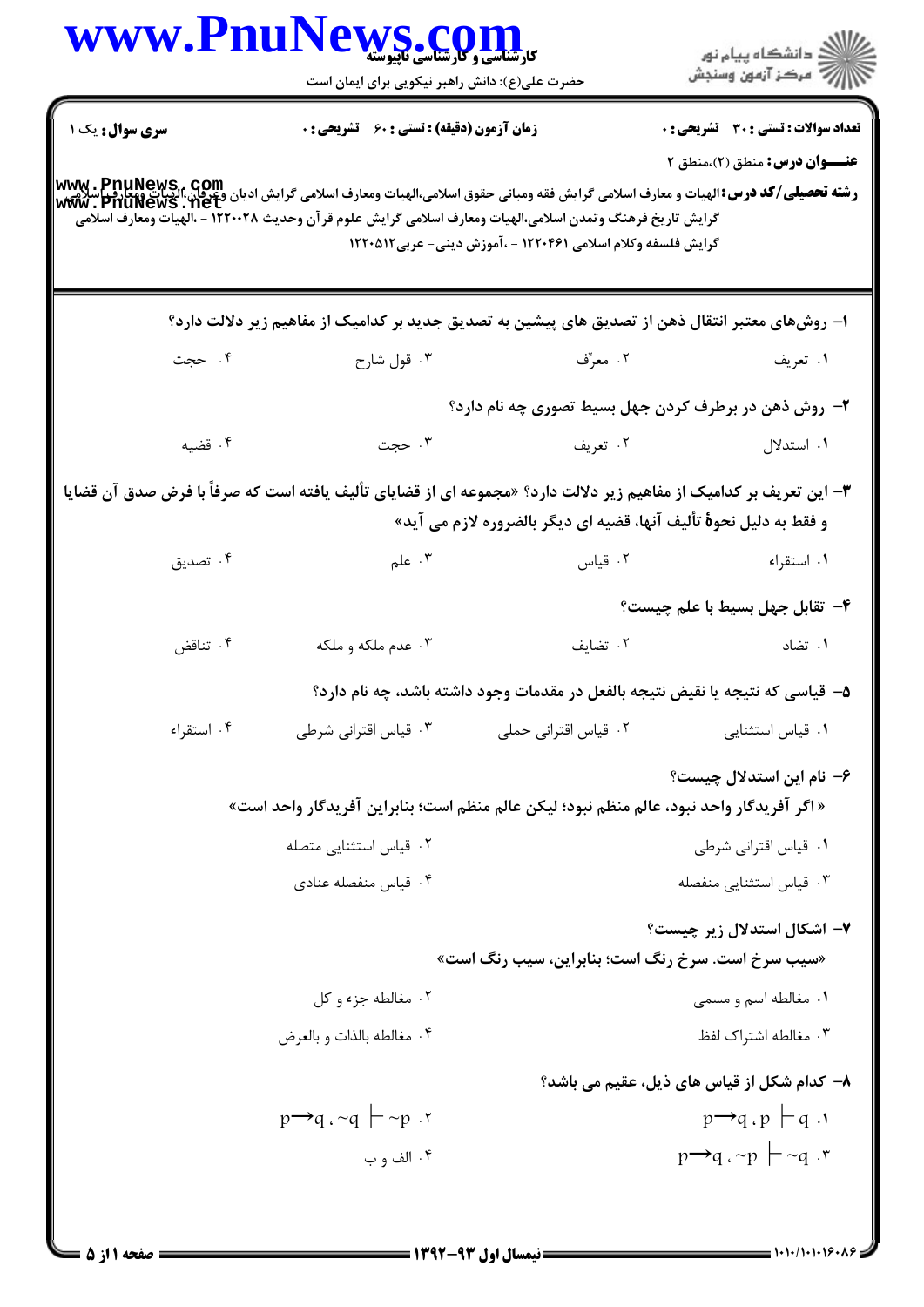|                        | WWW.PnuNews.com                                                                                                                                                                                                                                                            |                                                             |                                                                                  |
|------------------------|----------------------------------------------------------------------------------------------------------------------------------------------------------------------------------------------------------------------------------------------------------------------------|-------------------------------------------------------------|----------------------------------------------------------------------------------|
|                        | حضرت علی(ع): دانش راهبر نیکویی برای ایمان است                                                                                                                                                                                                                              |                                                             | ِ<br>∭ دانشڪاه پيام نور<br>∭ مرڪز آزمون وسنڊش                                    |
| <b>سری سوال : ۱ یک</b> | <b>زمان آزمون (دقیقه) : تستی : 60 ٪ تشریحی : 0</b>                                                                                                                                                                                                                         |                                                             | <b>تعداد سوالات : تستی : 30 ٪ تشریحی : 0</b>                                     |
|                        |                                                                                                                                                                                                                                                                            |                                                             | عنــوان درس: منطق (۲)،منطق ۲                                                     |
|                        | www . PnuNews , Com<br>سلامی این بینایی این بینای الهیات و معارف اسلامی گرایش فقه ومبانی حقوق اسلامی،الهیات ومعارف اسلامی گرایش ادیان<br>Www . PnuNews . net<br>گرایش تاریخ فرهنگ وتمدن اسلامی،الهیات ومعارف اسلامی گرایش علوم قر آن وحدیث ۱۲۲۰۰۲۸ - ،الهیات ومعارف اسلامی | گرایش فلسفه وکلام اسلامی ۱۲۲۰۴۶۱ - ،آموزش دینی- عربی۱۲۲۰۵۱۲ |                                                                                  |
|                        |                                                                                                                                                                                                                                                                            |                                                             | ٩- وضعيت صدق قياس استثنايي منفصله مانعه الجمع چيست؟                              |
|                        |                                                                                                                                                                                                                                                                            |                                                             | ١. از صدق یک مؤلفه صدق مؤلفه دیگر بالضروره نتیجه می شود                          |
|                        |                                                                                                                                                                                                                                                                            |                                                             | ۲. از کذب یک مؤلفه کذب مؤلفه دیگر بالضروره نتیجه می شود                          |
|                        |                                                                                                                                                                                                                                                                            |                                                             | ۰۳ از صدق یک مؤلفه، کذب مؤلفه دیگر بالضروره نتیجه می شود                         |
|                        |                                                                                                                                                                                                                                                                            |                                                             | ۰۴ از کذب یک مؤلفه، صدق مولفه دیگر بالضروره نتیجه می شود                         |
|                        |                                                                                                                                                                                                                                                                            |                                                             | ∙ا− کدامیک از شکل های قیاس اقترانی بدیهی است؟                                    |
| ۰۴ شکل چهارم           | ۰۳ شکل سوم                                                                                                                                                                                                                                                                 | ۰۲ شکل دوم                                                  | ۰۱ شکل اول                                                                       |
|                        | 11- اگر در شکل اول قیاس اقترانی، مقدمه اول موجبه جزئی و مقدمه دوم سالبه کلی باشد، نتیجه چه خواهد بود و آیا از جمله                                                                                                                                                         |                                                             | ضروب منتج است یا خیر؟                                                            |
|                        | ۰۲ موجبه جزئی- عقیم است                                                                                                                                                                                                                                                    |                                                             | ۰۱ موجبه کلی- منتج است                                                           |
|                        | ۰ <sup>۴</sup> سالبه جزئی - منتج است                                                                                                                                                                                                                                       |                                                             | ۰۲ سالبه جزئی - عقیم است                                                         |
|                        |                                                                                                                                                                                                                                                                            |                                                             | ۱۲- چرا قیاس اقترانی شکل اول مرکب از صغرای سالبه کلی و کبرای موجبه کلی عقیم است؟ |
|                        | ۰۲ کلیت کبری                                                                                                                                                                                                                                                               |                                                             | ۰۱ موجبه بودن کبری                                                               |
|                        | ۰۴ عدم موجبه بودن هر دو مقدمه                                                                                                                                                                                                                                              |                                                             | ۰۳ سالبه بودن صغرى                                                               |
|                        |                                                                                                                                                                                                                                                                            |                                                             | ۱۳- با توجه به روش دوم در انتاج قیاس استثنایی متصله سالبه، کدامیک منتج است؟      |
|                        | $p \rightarrow q$ , ~p $\vdash q$ . $\vdash$                                                                                                                                                                                                                               |                                                             | $p \rightarrow q$ , $q \mid \neg p \sim \neg p$                                  |
|                        | $p \rightarrow q$ , $q \mid p$ $\sim$ .                                                                                                                                                                                                                                    |                                                             | $p \rightarrow q$ , $p \mid q$ $\sim$ $\cdot$ $\cdot$                            |
|                        |                                                                                                                                                                                                                                                                            |                                                             | ۱۴– کدامیک از موارد زیر جزو شرایط اختصاصی انتاج قیاس شکل سوم است؟                |
|                        | ۰۲ سالبه بودن کبری                                                                                                                                                                                                                                                         |                                                             | ۰۱ کلیت یکی از مقدمه ها                                                          |
|                        | ۰۴ کلیت صغری                                                                                                                                                                                                                                                               |                                                             | ۰۳ موجبه بودن کبری                                                               |
|                        | 1۵– مطلوب اول قياس ذيل(با توجه به شرايط انتاج آن) كدام است؟ ( ٌهر الف ب است ؒ /   ٌهر الف ج است ؒ / • - ؟ ؒ)                                                                                                                                                               |                                                             |                                                                                  |
| ۰۴ برخی ب ها ج است     | ۰۳ هیچ ب ج نیست                                                                                                                                                                                                                                                            | ۰۲ هر ج ب است                                               | ۰۱ هر ب ج است                                                                    |
|                        |                                                                                                                                                                                                                                                                            |                                                             |                                                                                  |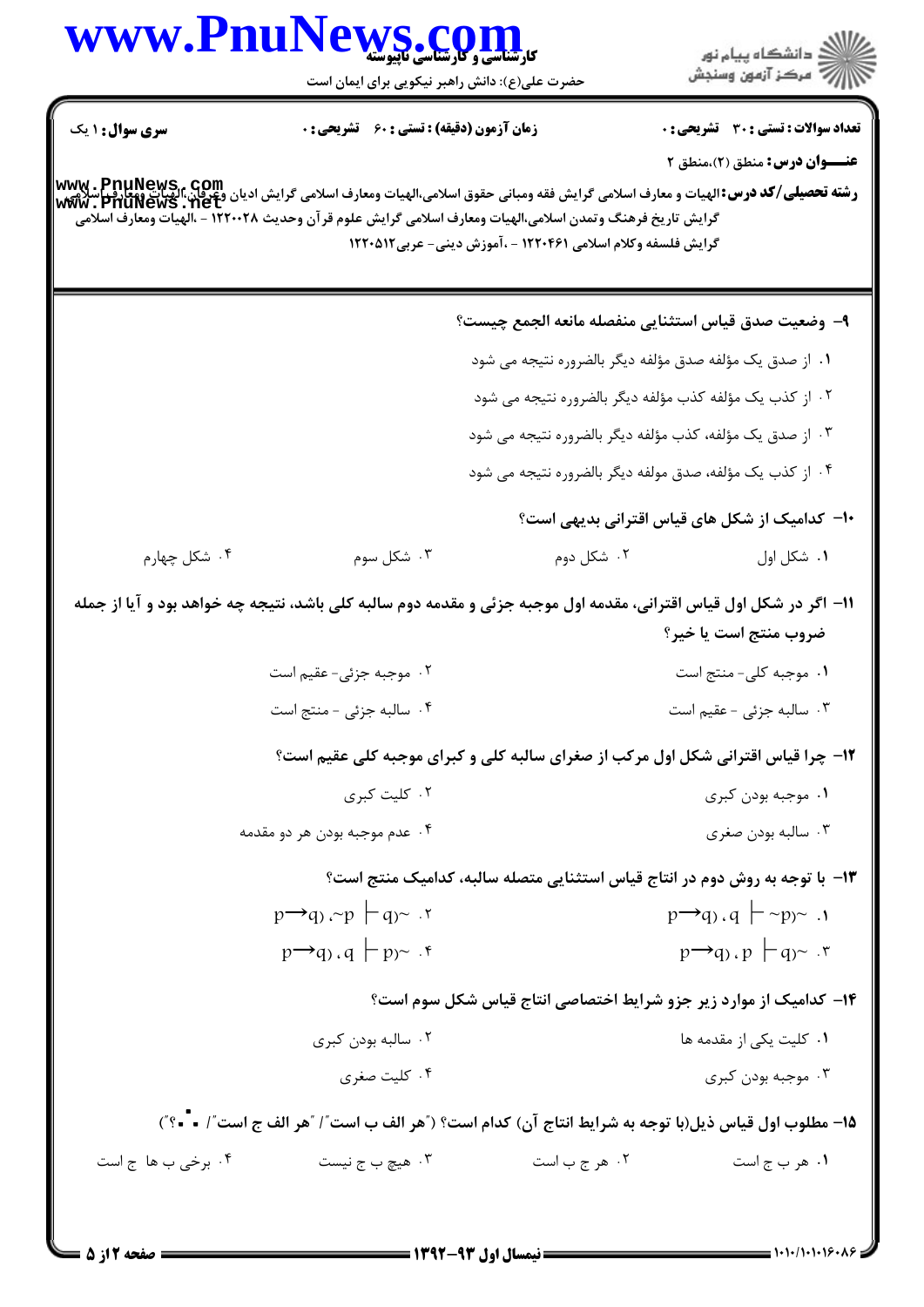| www.Pnu                                                                                                                                                                                   | کارشناسی و کارشناسی باپیوسته<br>حضرت علی(ع): دانش راهبر نیکویی برای ایمان است                                               |                                                             | ڪ دانشڪاه پيام نور<br>∕7 مرڪز آزمون وسنڊش                                       |
|-------------------------------------------------------------------------------------------------------------------------------------------------------------------------------------------|-----------------------------------------------------------------------------------------------------------------------------|-------------------------------------------------------------|---------------------------------------------------------------------------------|
| <b>سری سوال :</b> ۱ یک                                                                                                                                                                    | <b>زمان آزمون (دقیقه) : تستی : 60 ٪ تشریحی : 0</b>                                                                          |                                                             | تعداد سوالات : تستى : 30 ٪ تشريحي : 0                                           |
| <b>www . PnuNews , com</b><br>ر <b>شته تحصیلی/کد درس:</b> الهیات و معارف اسلامی گرایش فقه ومبانی حقوق اسلامی،الهیات ومعارف اسلامی گرایش ادیان وعرفان،الهیات ویعارف<br>Www . PnuNewS . Net | گرایش تاریخ فرهنگ وتمدن اسلامی،الهیات ومعارف اسلامی گرایش علوم قرآن وحدیث ۱۲۲۰۰۲۸ - ،الهیات ومعارف اسلامی                   | گرایش فلسفه وکلام اسلامی ۱۲۲۰۴۶۱ - ،آموزش دینی- عربی۱۲۲۰۵۱۲ | <b>عنـــوان درس:</b> منطق (۲).منطق ۲                                            |
|                                                                                                                                                                                           | ۱۶– "یا عدم اعتبار قیاس به خاطر کذب مقدمات آن است یا به خاطر عدم صحت صوری قیاس" چه نوع منفصله ای است؟                       |                                                             |                                                                                 |
| ۰۴ منفصله نيست                                                                                                                                                                            | ۰۳ منفصله مانعه الخلو                                                                                                       | ٠٢ منفصله حقيقيه                                            | ٠١. منفصله مانعه الجمع                                                          |
|                                                                                                                                                                                           |                                                                                                                             |                                                             | ۱۷- نام قیاسی که کبرای آن حذف شود چیست؟                                         |
| ۰۴ مرخم                                                                                                                                                                                   | ۰۳ ضمیر                                                                                                                     | ۰۲ مرکب موصول                                               | ۰۱ مضمر                                                                         |
|                                                                                                                                                                                           | آگر این شکل (e) لوزی باشد آنگاه دارای چهار زاویه است./ این شکل لوزی نیست./ = - ا این شکل دارای چهار زاویه                   |                                                             | <b>۱۸</b> - در قیاس ذیل چه مغالطه ای رخ داده است؟<br>نيست."                     |
| ۰۴ مغالطه وضع تالي                                                                                                                                                                        | ۰۳ مغالطه رفع تالي                                                                                                          | ٢. مغالطه وضع مقدم                                          | ٠١ مغالطه رفع مقدم                                                              |
|                                                                                                                                                                                           | «مجید شیعه است. هر شیعه ای مسلمان است. هر مسلمانی موحد است؛ بنابراین مجید موحد است».                                        |                                                             | 1۹– نام این استدلال چیست؟                                                       |
| ۰۴ مدرَّج                                                                                                                                                                                 | ۰۳ دلیل                                                                                                                     | ۰۲ ضمیر                                                     | ۰۱ مرکب موصول                                                                   |
|                                                                                                                                                                                           |                                                                                                                             |                                                             | +۲- در منفصله حقیقیه ای که دارای مولفه های متعدد باشد، کدام گزینه صحیح می باشد؟ |
|                                                                                                                                                                                           |                                                                                                                             |                                                             | ۰۱ وضع یک مولفه، عین مولفه های دیگر را علی سبیل عطف نتیجه می دهد.               |
|                                                                                                                                                                                           |                                                                                                                             |                                                             | ۰۲ نقیض یک مولفه، عین مولفه های دیگر را به نحو انفصال نتیجه می دهد.             |
|                                                                                                                                                                                           |                                                                                                                             |                                                             | ۰۳ نقیض یک مولفه، عین مولفه های دیگر را علی سبیل عطف نتیجه می دهد.              |
|                                                                                                                                                                                           |                                                                                                                             |                                                             | ۰۴ وضع یک مولفه، نقیض مولفه های دیگر را علی سبیل انفصال نتیجه می دهد.           |
|                                                                                                                                                                                           | <b>۳۱</b> − قیاس( ″فرداشنبه است یا یکشنبه یا دوشنبه یا سه شنبه یا چهارشنبه یا پنجشنبه یا جمعه. ″/ فردا شنبه است/ • • • ؟ )؛ |                                                             | چه نوع قیاسی است؟                                                               |
|                                                                                                                                                                                           | ٠٢ قياس استثنايي منفصله مانعه الجمع                                                                                         |                                                             | ٠١ قياس استثنايي منفصله حقيقيه                                                  |
|                                                                                                                                                                                           | ۰۴ قیاس اقترانی حملی                                                                                                        |                                                             | ٠٣ قياس استثنايي منفصله مانعه الخلو                                             |
|                                                                                                                                                                                           |                                                                                                                             |                                                             | ۲۲– کدامیک از موارد زیر درباره استقراء تام صحیح است؟                            |
|                                                                                                                                                                                           | ۰۲ محصول استقراء تام، کلی به معنای دقیق کلمه است                                                                            |                                                             | ٠١ استقراء حاصل عطف قضاياى شخصى است                                             |
|                                                                                                                                                                                           | ۰۴ محصول استقراء تام، قضيه كليه حقيقيه است                                                                                  |                                                             | ٠٣ استقراء تام شبيه به قياس است                                                 |
| $11''$ define $=$                                                                                                                                                                         |                                                                                                                             |                                                             |                                                                                 |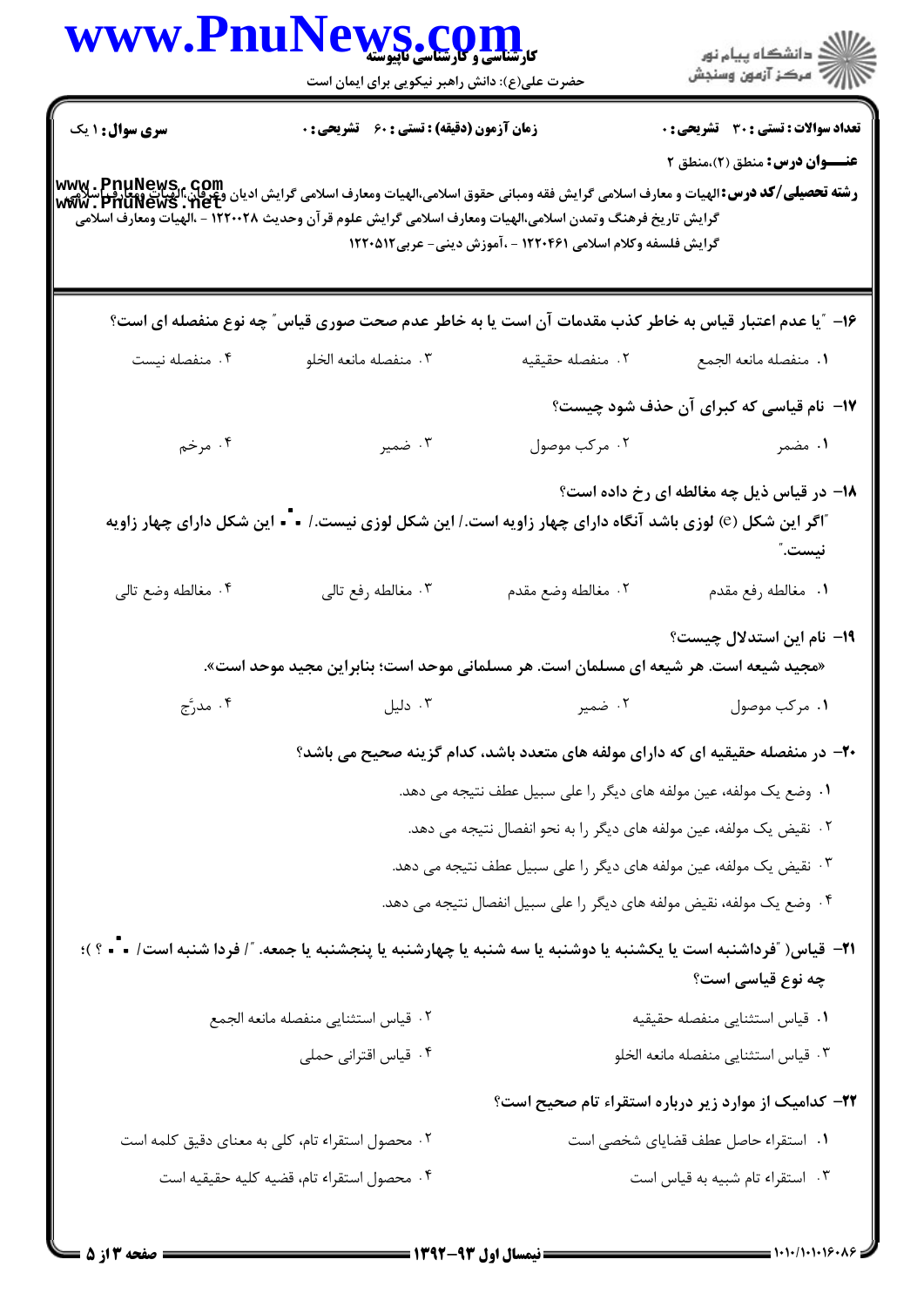|                                    | WWW.PnuNews.com<br>حضرت علی(ع): دانش راهبر نیکویی برای ایمان است                                                                                                                                                                                                                    |                                                                           | ر دانشگاه پيام نور<br>ا∛ مرکز آزمون وسنجش                                   |
|------------------------------------|-------------------------------------------------------------------------------------------------------------------------------------------------------------------------------------------------------------------------------------------------------------------------------------|---------------------------------------------------------------------------|-----------------------------------------------------------------------------|
| <b>سری سوال : ۱ یک</b>             | <b>زمان آزمون (دقیقه) : تستی : 60 ٪ تشریحی : 0</b>                                                                                                                                                                                                                                  |                                                                           | <b>تعداد سوالات : تستی : 30 ٪ تشریحی : 0</b>                                |
|                                    | www . PnuNews,. com<br><b>رشته تحصیلی/کد درس:</b> الهیات و معارف اسلامی گرایش فقه ومبانی حقوق اسلامی،الهیات ومعارف اسلامی گرایش ادیان وعوی این<br>Www . PnuNewS . Net<br>گرایش تاریخ فرهنگ وتمدن اسلامی،الهیات ومعارف اسلامی گرایش علوم قر آن وحدیث ۱۲۲۰۰۲۸ - ،الهیات ومعارف اسلامی | گرایش فلسفه وکلام اسلامی ۱۲۲۰۴۶۱ - ،آموزش دینی- عربی۱۲۲۰۵۱۲               | <b>عنـــوان درس:</b> منطق (۲)،منطق ۲                                        |
|                                    |                                                                                                                                                                                                                                                                                     |                                                                           | <b>۲۳</b> – کدامیک از موارد زیر جزو ویژگی های قضیه یقینی است؟               |
|                                    | ۰۲ قضیه یقینی ضرورت صدق دارد                                                                                                                                                                                                                                                        | ۰۱ قضیه یقینی یک قضیه خارجی است                                           |                                                                             |
| ۰۴ تضاد این قضایا در حکم تداخل است |                                                                                                                                                                                                                                                                                     | ۰۳ نسبت محمول به موضوع امکانی است                                         |                                                                             |
|                                    |                                                                                                                                                                                                                                                                                     | «قیاسی است مولف از مقدمات یقینی که قضیه یقینی بالضروره از آن حاصل می شود» | ۲۴- این تعریف بر کدامیک از مفاهیم زیر دلالت دارد؟                           |
| ۰۴ تصورات بديهي                    |                                                                                                                                                                                                                                                                                     | ۲. مغالطه هسمت است برهان                                                  | ۰۱ استدلال                                                                  |
|                                    |                                                                                                                                                                                                                                                                                     |                                                                           | ۲۵- قضیه ″هر کل از جزء خود بزرگتر است″، جزو کدامیک از اقسام قضایای زیر است؟ |
| ۰۴ متواترات                        | ۰۳ فطریات                                                                                                                                                                                                                                                                           | ۰۲ اولیات                                                                 | ۰۱ مجربات                                                                   |
|                                    | ۲۶– هرگاه بتوان از طریق تألیف نتیجه یک قیاس و عین یا عکس یکی از مقدمات همان قیاس، مقدمه دیگر را آن قیاس را نتیجه                                                                                                                                                                    | گرفت، قیاس به دست آمده نسبت به قیاس سابق چه نامیده می شود؟                |                                                                             |
| ۰۴ قیاس معارضت                     | ۰۳ قیاس مقاومت                                                                                                                                                                                                                                                                      | ٠٢ قياس عكس                                                               | ۰۱ قیاس دور                                                                 |
|                                    | ۲۷– نتیجه احتجاج جدلی و پاسخی را که سائل از مجیب دریافت می کند و آن را در مقدمه استدلال خود به کار می برد، به                                                                                                                                                                       |                                                                           | ترتیب چه نامیده می شود؟                                                     |
|                                    | ۰۲ وضع – مقدمه جدلی                                                                                                                                                                                                                                                                 |                                                                           | ۰۱ وصیت – محمول جدلی                                                        |
|                                    | ۰۴ مواضع حد – مواضع خاصه                                                                                                                                                                                                                                                            |                                                                           | ۰۳ مواضع اثبات – مواضع اولی                                                 |
|                                    | ۲۸– "مقدمه حملی یا باید عین مقدم شرطی باشد یا باید نقیض تالی شرطی باشد"، از شرایط اختصاصی انتاج کدام نوع قیاس                                                                                                                                                                       |                                                                           | است؟                                                                        |
|                                    | ٠٢ قياس منفصله مانعه الجمع                                                                                                                                                                                                                                                          |                                                                           | ٠١ قياس منفصله حقيقيه                                                       |
|                                    | ۰۴ قیاس استثنایی متصله                                                                                                                                                                                                                                                              |                                                                           | ۰۳ قياس منفصله مانعه الخلو                                                  |
| ? $\Box p$ v q, ~p .f              | ? $\neg p \vee q \cdot p \cdot r$                                                                                                                                                                                                                                                   | $q_i \sim p$   $\mid p \mid r$   $q_i \sim q$   $\mid r \mid p \mid r$    | <b>۲۹</b> – کدامیک از قیاسهای استثنایی منفصله ذیل منتج است؟                 |
|                                    |                                                                                                                                                                                                                                                                                     |                                                                           |                                                                             |